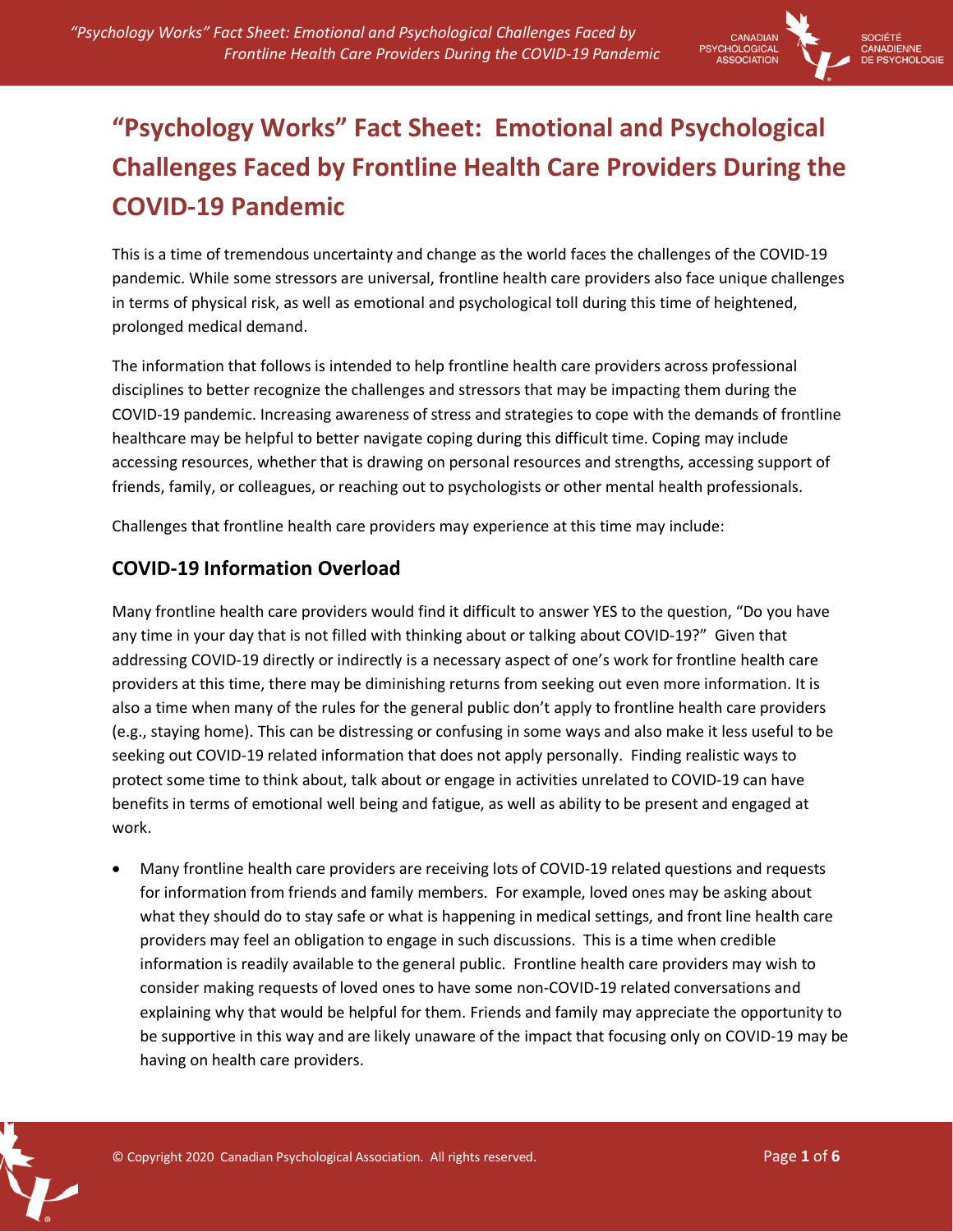

- For health care providers whose social circles are made up mainly of other health professionals, it may be helpful to protect some time (e.g., 15 minutes) at the beginning of virtual gatherings to talk about anything other than COVID-19. This would also give participants the opportunity to opt out of later pandemic-related discussions if they so choose.
- Being mindful of COVID-19 oversaturation, the start of the day is one opportunity to make some change. As opposed to waking up and checking one's phone in bed, it can be helpful to make the mindful decision to get out of bed, go to the bathroom, brush one's teeth, maybe take a shower *before* making the conscious decision with alert mind to check one's messages. Though this is a time when much is urgent, things can wait until one has the chance to brush their teeth.
- When possible, scheduling time to read news/emails/social media if that is something that someone needs or wants to do rather than checking throughout the day can be helpful. Social media is often used as a quick break in our days but at this time, the content may not feel like an escape. Identifying some alternative activities to do either during brief breaks at work or for longer periods at home can be helpful such as listening to music, engaging in movement, reading a book.
- Working on the health care frontlines also likely means that one's social media feeds and email inboxes are particularly bombarded with COVID-19 related content. This can give a skewed view of what is happening in non-medical settings, much of which is beautiful. For example, people engaged in physical/social distancing are finding new ways of connecting online (e.g., eating dinner together remotely via zoom or facetime, etc.), the act of speaking on the phone to friends and families has had a resurgence beyond short text communications, gyms and dance studios are offering free online classes, artists are giving free lessons online, museums/art galleries are offering free virtual tours, and across the country people are banging pots and pans together at 7:30pm each night to show their support for health care providers. Recognizing that there is a world beyond the hospital walls even during this pandemic can be reaffirming for frontline health care providers as can be the knowledge that outside of those walls, people are very grateful for the sacrifices that frontline health care providers are making for the safety of everyone.
- While there are many online activities currently being offered, frontline health care providers may have very little time to research these activities. For example, there are now many online, interactive, fun, free activities for children of all ages. Reaching out to friends or family to request that they find and share such information may be helpful and lighten the load of frontline healthcare providers who are parents.

#### **Fear and Uncertainty about Safety of Self and Others**

Many frontline health care providers are understandably experiencing fear and anxiety related to their own safety and the possibility of putting others at risk. Keeping such fears to oneself and pushing on may work in the short term but are not sustainable strategies, particularly during this time of prolonged, chronic stress and physical and emotional demand without a clear end date. Identifying which of these

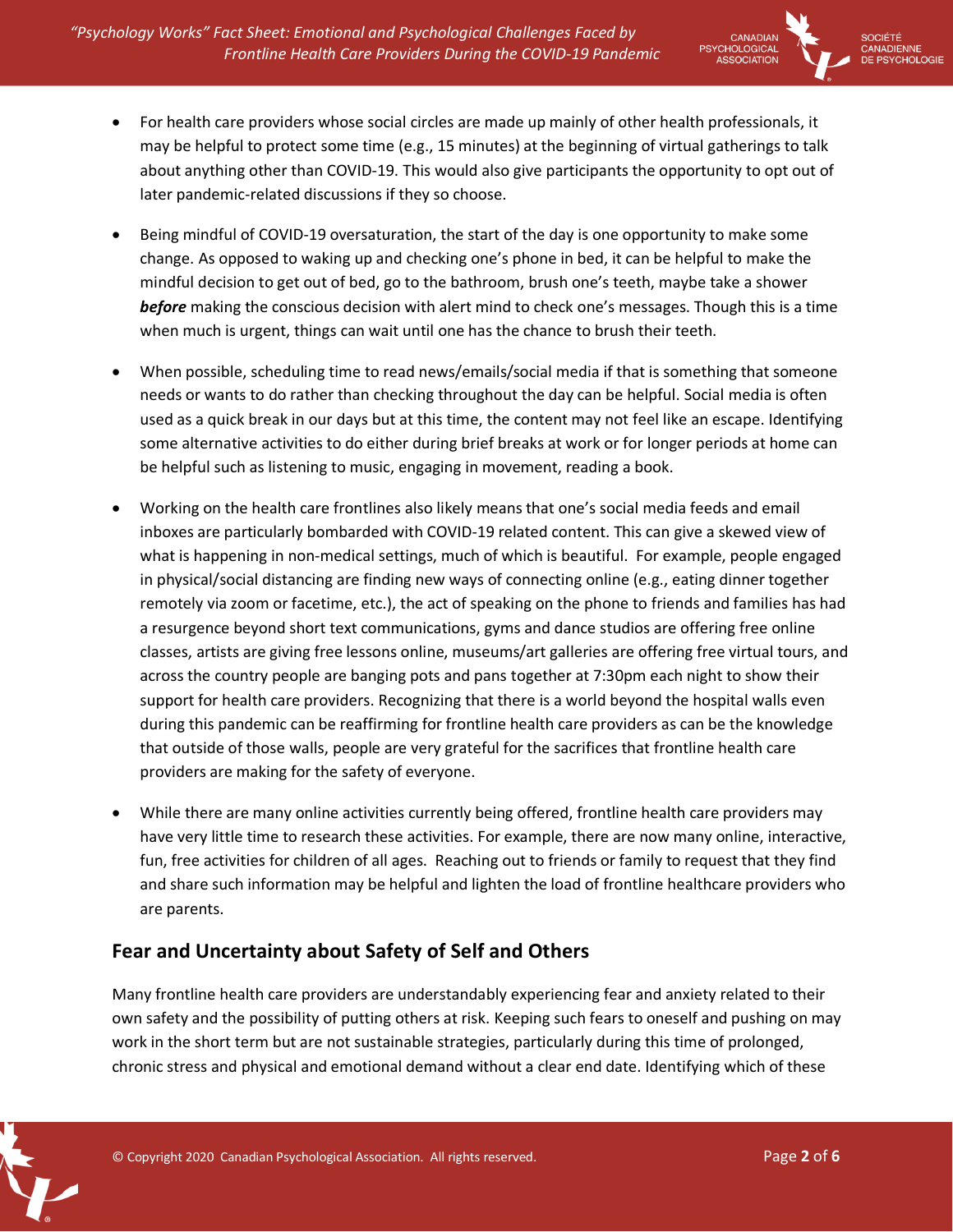

OCIÉTÉ CANADIENNE **PSYCHOLOGIE** 

fears are having an impact can be a start to identifying helpful strategies to cope, including considering when it may be helpful access support whether personal, professional, or from a health care provider such as your family physician or a psychologist or other mental health care professional.

- Many frontline health care providers have been coping with fears related to not having enough or appropriate Personal Protective Equipment and perhaps even having to make decisions that feel unsafe at times but fit with current demands of working during this pandemic. In certain fields, individuals may be coping with a sense of "when" rather than "if" about contracting illness.
- Health care providers who have to self-isolate, or who were already on a leave when the outbreak occurred, may experience feelings of discomfort or guilt about not doing their part for the public during this time of great need. Self-disclosing symptoms and isolating when mandated is a very important contribution. Given that that this situation may well continue for some time, there will be periods when others are unable to work. Finding ways to use time "off" to rest and replenish can have benefit both now and also in enhancing readiness and resilience when one returns to work. However, it may be challenging for some to know how to use time off to engage in healing, self care or fun activities rather than ruminating about not working or oversaturating with COVID-19 information.
- Some frontline health care providers are making, or worrying about having to make, difficult decisions about separating from family in order to protect them. This is a time when thinking of creative ways to stay in contact with loved ones without making unreasonable demands on oneself may be helpful. For example, having zoom or facetime on briefly while children are eating, playing, or getting ready for bed with no expectations of meaningful conversation can help to maintain a sense of connection during this time of forced physical separation. Outside of work, virtually reading a story or asking a child about something fun that happened in their day may also maintain connection.
- While taking care of and having compassion for others may come naturally to frontline health care providers, being compassionate to oneself may be more difficult. Often individuals who are very compassionate to others find it difficult to be self-compassionate and instead engage in harsh selfcriticism in the face of challenge. Without self compassion, the likelihood of burnout increases. During this time of requiring so much service to others, it can be helpful for health care providers to find ways to show warmth and caring for themselves. In the face of self-criticism and challenge, it can be helpful to ask oneself how you would speak to someone else in your situation, a colleague or a friend. What tone of voice would you use? What words would you use to support them in a compassionate way?

## **Difficulty Staying Present and Attending to One's Needs**

Staying present and engaged in the face of stress and workload demands are important skills for frontline health care providers at all times, but perhaps even more relevant during a chronically stressful period with no known end date.

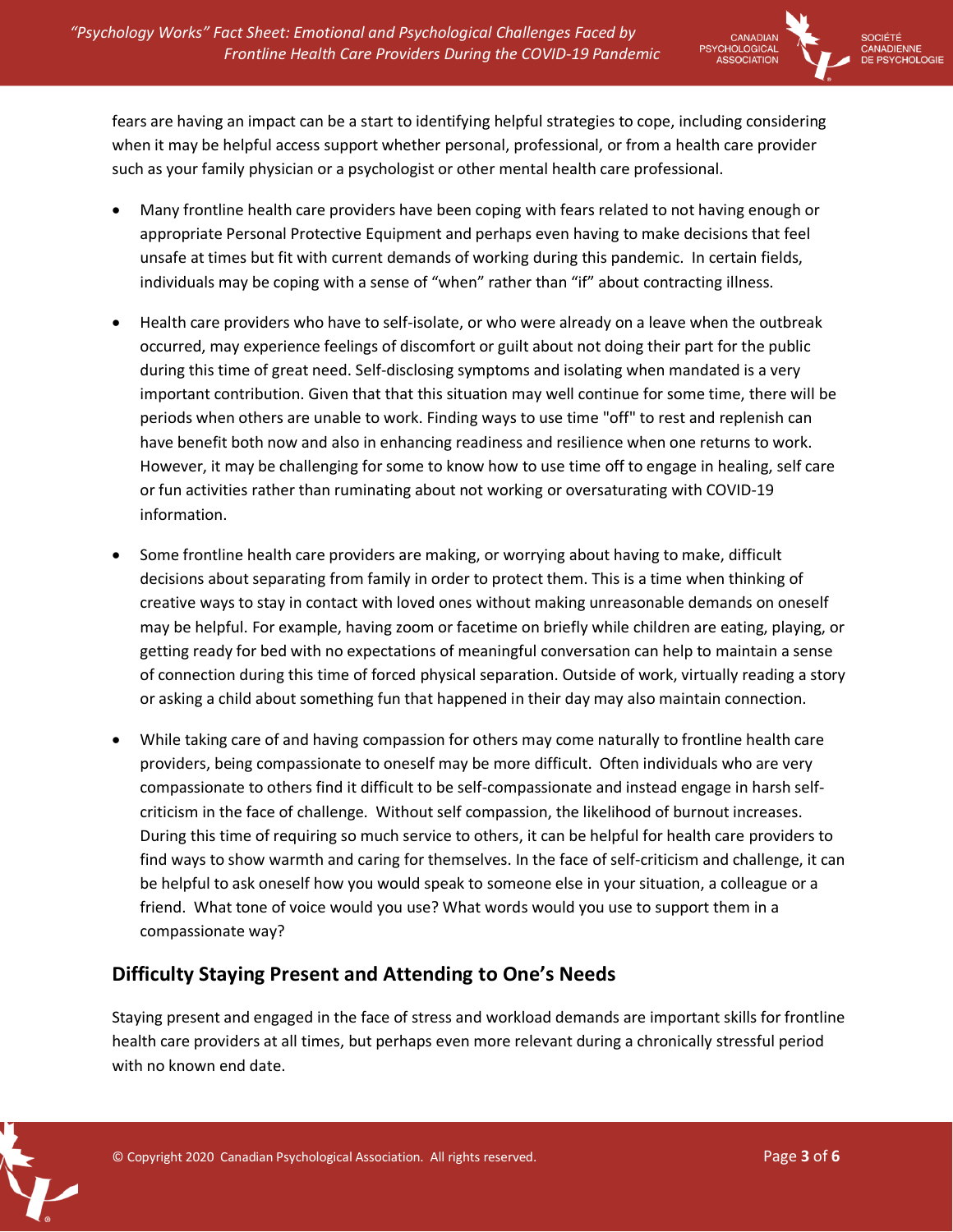*"Psychology Works" Fact Sheet: Emotional and Psychological Challenges Faced by Frontline Health Care Providers During the COVID-19 Pandemic*



OCIÉTÉ CANADIENNE **PSYCHOLOGIE** 

- Anxiety can make it challenging to stay present as one ruminates about the past or worries about the future. Taking a few seconds at various points throughout one's work shift to physically stretch, have a mindful sip of water, to take a few, slow breaths, or naming one's emotions can be incredibly helpful in staying present and addressing one's needs in the moment. Some health care providers regularly engage in these brief moments of presence (e.g., before moving onto a next clinical interaction, before or after charting, before entering one's place of work) to help with clinical engagement and efficiency.
- This may be a time when individuals are prone to engaging in overpreparation (see COVID-19 Information Overload) with diminishing or even negative impact. Trying to read enough, learn enough until one "feels" prepared can be problematic in a situation such as this in which there is much that cannot be predicted. It can be useful to ask oneself, am I reading this to lessen anxiety or because it is necessary for my work and will have direct impact on my work tomorrow or the next day? Health care providers have lots of experience coping with things that are unexpected and reminding themselves that they will do so again now as needed may be reassuring.
- Frontline health care providers may be coping with exacerbation of pre-existing health issues or develop new ones during this time of stress and physical demand that can make it harder to engage in the challenging work they are facing. Many important types of healthcare, physical and psychosocial, , are now being carried out remotely online or by phone with availability of flexible times at off peak hours. As frontline health care providers, it may be helpful to consider accessing care for yourself at this time such as booking an online appointment with a physiotherapist, for example, to address the considerable physical toll of your current work demands, or contact a psychologist or other mental health professional for support and to address new or existing issues that one faces. It may be beneficial to review, or ask a spouse to review, an extended health benefits available to you through work or other private insurance . Additionally, many initiatives across the country are being put in place to offer services to frontline health care providers. This is also a time to make sure that one's own prescriptions are filled and maintaining adherence to self-care in as much as that is possible.
- In addition to coping with fear and anxiety about larger, population-based health needs related to COVID-19, frontline health care providers may also be coping with a number of challenges associated with doing things in accordance with new processes and procedures. For example, using new Personal Protective Equipment and trying to maintain physical distance in certain circumstances may change how one communicates with one's team members or adds to physical discomfort; working with new teams and in new settings due to redeployment can make even familiar procedures feel less familiar, more cumbersome, and more uncomfortable; working with colleagues who are also facing tremendous stress and workload can impact the emotional tone of work interactions. Being cognizant of the cumulative impact of even seemingly small stressors can be helpful and make it more likely that individuals engage in helpful strategies to address (e.g., using strategies to be present, eating something in the morning rather than running on

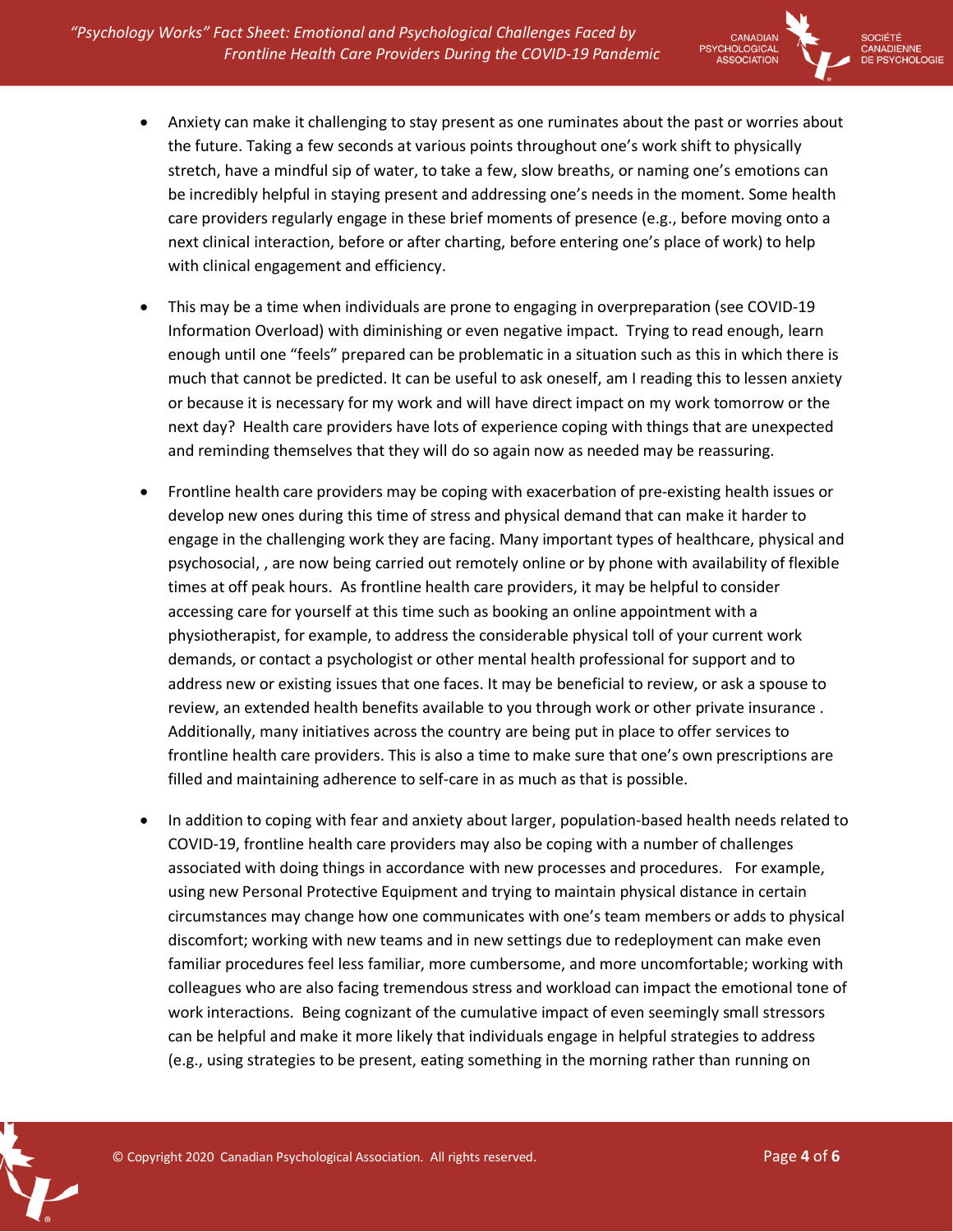

empty, stretching to relieve muscle tension regularly rather than wait for pain or discomfort to heighten).

- During this pandemic, familiar activities and places of community that add meaning, enjoyment, and enhance health are not available in a physical sense. Being unable to attend one's regular religious services, attend a favourite fitness class, go running with a running group, or join friends for brunch can make it harder to find balance in the face of tremendous work demands. This is a time to remember that "some" moves us forwards as opposed to engaging in "all or nothing" strategies. Being creative about how to interact virtually and take advantage of the many fun, free online led activities that are available can be helpful. If someone feels too depleted to research these options, they could consider reaching out to non-healthcare friends or family to ask for their help.
- It can be valuable for front line health care providers to check in with themselves about their current alcohol or other substance use, particularly if such use is aimed at relieving stress or numbing discomfort or emotional pain, helping with sleep, or if frequency has increased. Some individuals may have had difficulties with substance use in the past and this new, significant period of stress and increased time spent alone outside of work may increase the likelihood of reinitiating problematic coping strategies.
- In addition to considering strategies or accessing resources to address difficulties with sleep, it may be helpful to consider ways in which one might be restricting one's own sleep even if not experiencing any difficulties falling or staying asleep. For example, some frontline health care providers may be going to bed later to engage in more reading about COVID-19 in social media posts or watching the news. Relatedly, checking one's phone after waking up in the night can result in staying awake as opposed to falling back asleep. It is also important to consider how fatigue may be impacted by factors other than sleep such as nutrition, diet, and physical activity.
- Attending to one's needs for support from loved ones remains important during this time of stress, even for frontline health care providers. Health care providers may sometimes want to protect their loved ones from their worries or their stresses. Health care providers would benefit from considering how and when to ask for support from loved ones and also communicating what would not be helpful at this time. Being a health care provider does not make one immune to the worry and stress of COVID-19 and non-medical friends and family will understand this.

#### **How Can Psychologists Help?**

Relevant to the potential impact of working under the stress of the COVID-19 pandemic, psychologists are experienced in assessing and helping individuals cope with issues such as anxiety, fear, distress, trauma, and grief. Learning skills to tolerate and cope with uncertainty, addressing longstanding or new unhealthy habits, addressing sleep difficulties, finding support for stressed relationships, and finding ways to